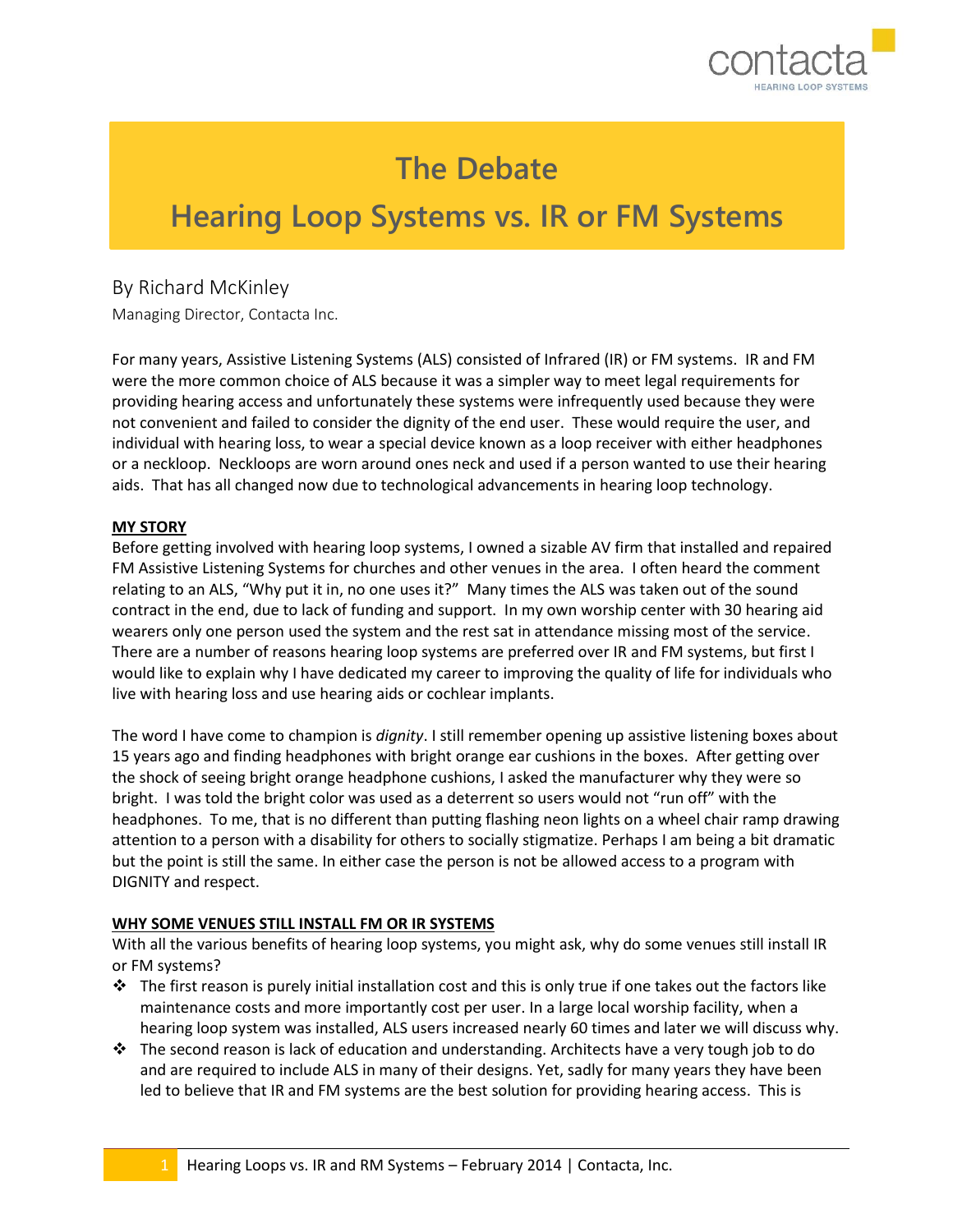because Architects may have had very little training on all types of ALS and/or involvement with the end users. This is simply not true and one must remember that while IR or FM systems are the least effective and used systems, they are the easiest and cheapest to install.

### **REASONS WHY HEARING LOOP SYSTEMS ARE SUPERIOR TO IR OR FM SYTEMS**

1. Hearing Loop Systems *do not require pick up or return of a receiver and/or related accessories*. I attended a play in the Seattle area with some hearing instrument users that did not have a hearing loop system installed. Sadly the IR receivers did not work and had to returned. The replacement receiver was no better as it had a crackly connection. The neck loops offered were dirty so no one wanted to wear them. If a hearing loop system would have been installed, our group would have sat down and enjoyed the performance without the hassle of requesting several receivers and rejecting the unclean neckloops. After the performance, we approached the theater manager to let him know of the condition of the IR receivers and he, not surprisingly, informed us that the IR receivers were a nuisance and that other guests complain about them.

2. Hearing Loop Systems have been *able to reduce the number of receivers needed required by law* in most venues. The Americans with Disabilities Act (ADA) requires a certain number of receivers based on the number of seats in the audience. A major percentage of ALS users wear hearing aids and statistics show that of those with moderate to profound hearing loss over 80% know they have the T-Coil feature. Also, today a direct hearing aid compatible system is required and neck loops for FM/IR are only about 30% effective, high maintenance, and a potential hygienic concern if not maintained properly.

3. Hearing Loop Systems *utilize a universal frequency and provide hearing access the same way wherever they are installed.* Therefore they work at airports, ticket windows, train, bus, service counters and grocery check outs where handing out and getting back an IR or FM receiver is impossible.

4*. In large venues, Hearing Loop Systems, often sound much better.* ALS system complaints often come from audio delay issues. The complete ear is not blocked and sound from speakers often arrives at a different time from the sound in the headphones which causes the perception of an echo. In a good hearing loop installation the audio will be delayed to the seats so that the house audio arrives at the same time as the ALS audio.

5. *Hearing Loop Systems are hygienic.* There are no hygienic concerns when one uses their hearing instrument and/or cochlear implant as the receiver. I have seen dirty ear cushions or yellowed ear buds handed out to patrons and neck loops that look worse than a collar on a white shirt worn on many occasions.

6. *Hearing Loop systems are both directly hearing instrument and/or cochlear implant compatible and have receivers with headphones available* for those who do not have hearing aids yet or are second language users.

7. *Hearing Loop Systems allow the user flexibility* often lost with head phones. The user can set up their hearing devices for combinations of microphone and T-Coil inputs.

8. *Headphones do not work with hearing instruments*. I remember sitting in a theater where the patron behind me, a hearing instrument user, utilized an FM receiver with headphones. He preceded to take his hearing instruments out and lay them on the seat next to him. The hearing instrument emitted an